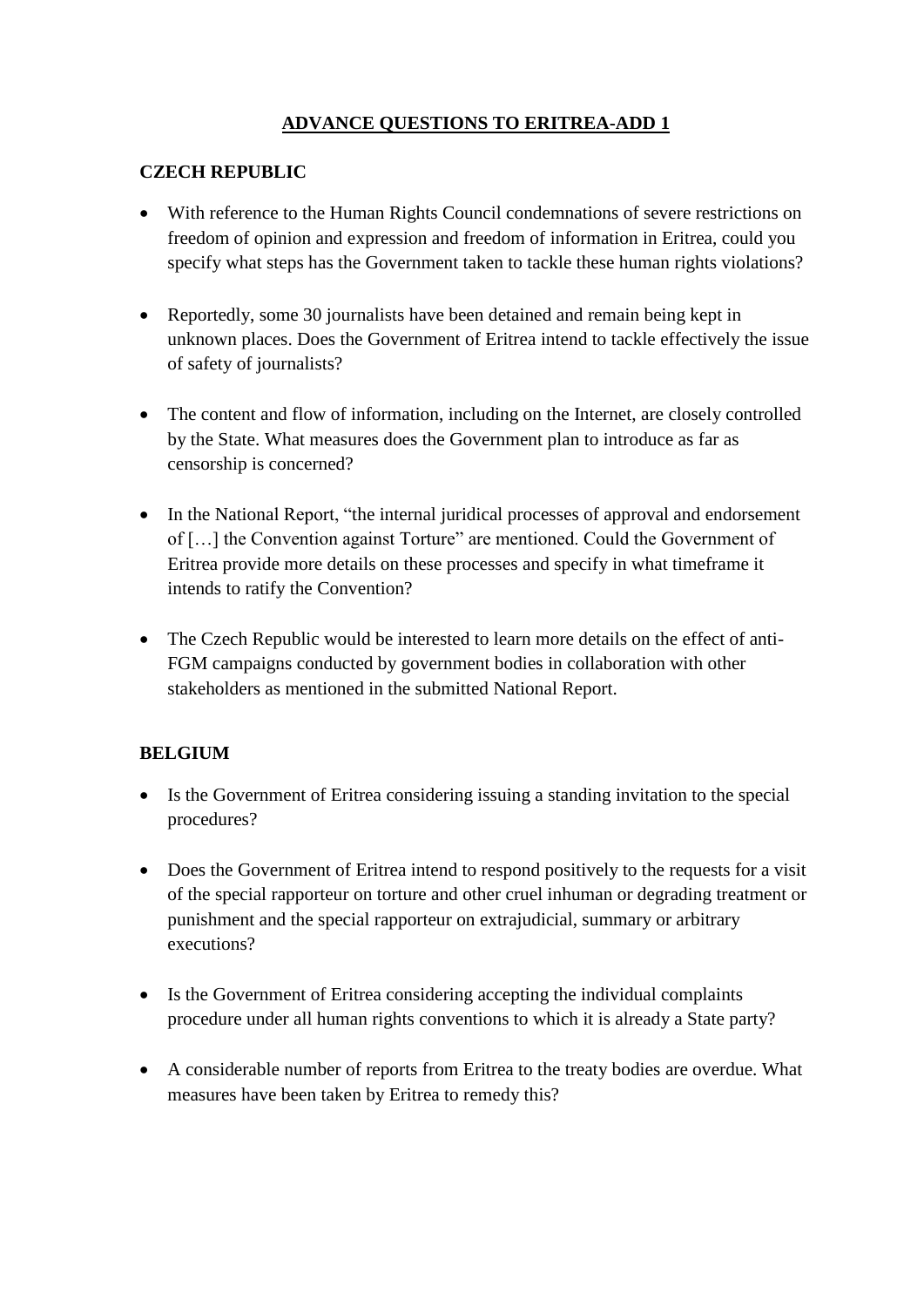- Is the Government of Eritrea considering ratifying the Convention Against Torture, the International Convention on the Protection of All Persons from Enforced Disappearances, and the Statute of Rome of the International Criminal Court?
- Is the Government of Eritrea considering ratifying the Convention on the Rights of Persons with Disabilities and ILO Convention No. 182 on the Elimination of the Worst Forms of Child Labor?
- Is the Government of Eritrea considering ratifying the Second Optional Protocol to the International Covenant on Civil and Political Rights, aiming at the abolition of the death penalty?
- Which concrete steps have been taken by the authorities of Eritrea to prevent the recruitment and the use of children by the Government forces of Eritrea?
- Which concrete steps have been taken by the authorities to tackle the issue of arbitrary detention, incommunicado detention and detention in secret detention centers?
- Is the Government of Eritrea considering releasing all prisoners of conscience?
- How is the Government of Eritrea ensuring the right to freedom of expression in conformity with article 19 of the International Covenant on Civil and Political Rights?
- Harmful practices, such as female genital mutilation and early and forced marriages, are prohibited by law in Eritrea. Which concrete measures have been taken by the authorities to achieve the elimination of female genital mutilation and early and forced marriages in practice?
- Is the Government of Eritrea considering decriminalizing consensual same-sex sexual conduct?

### **UNITED KINGDOM OF GREAT BRITAIN AND NORTHERN IRELAND**

- In your response to the 2009 UPR report, you confirmed that domestic legislation enshrines Habeus Corpus and makes political abduction a crime, and undertook to consider ratification of the International Convention for the Protection of All Persons From Forced Disappearance. What progress has been made and will you now release all political prisoners, including the G11, or at least allow independent monitors access to them?
- In your response to the 2009 UPR report, you committed to developing freedom of the press. What progress has been made and can you explain why there has been no independent media in Eritrea since 2001?